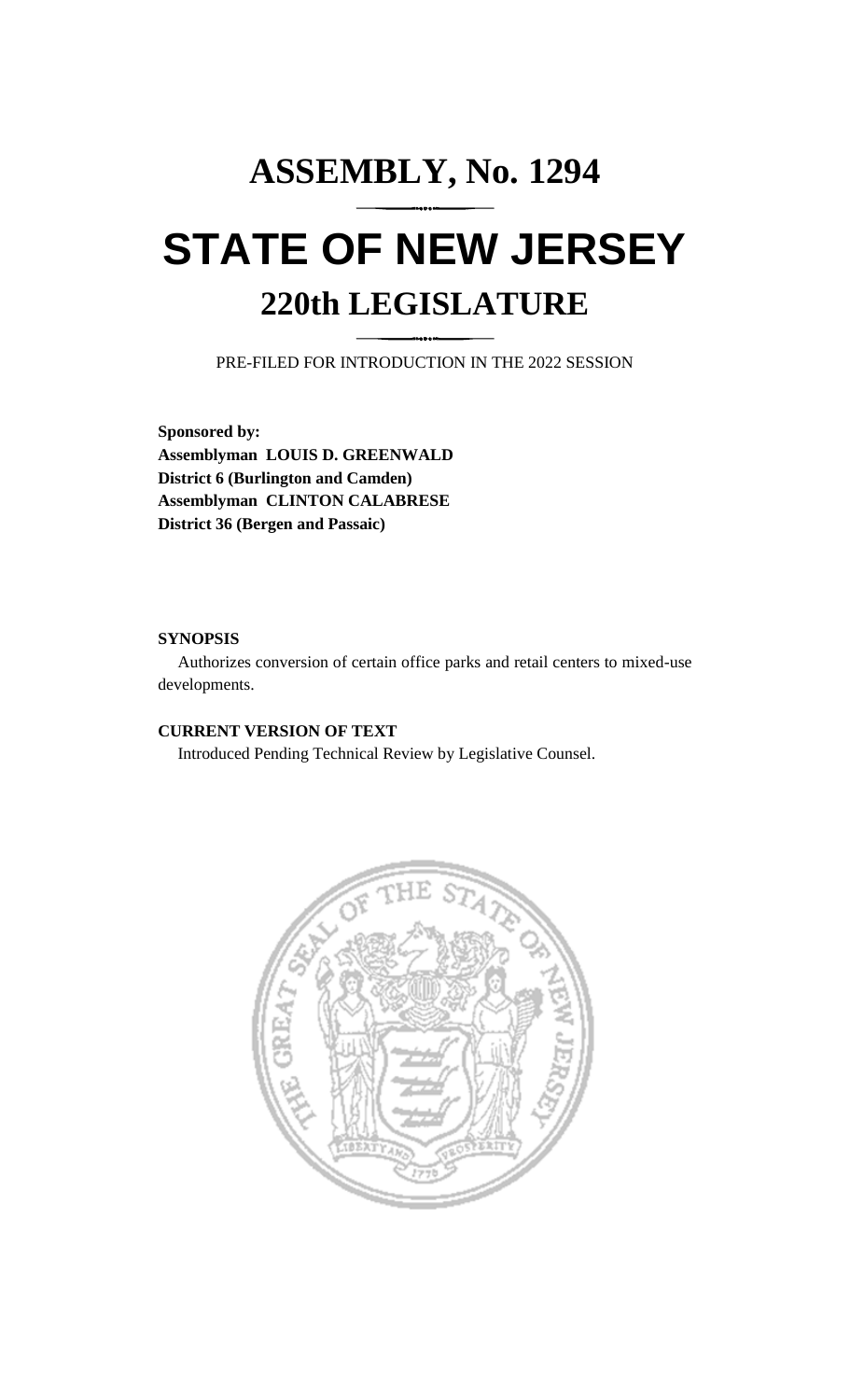### **A1294** GREENWALD, CALABRESE

 $\mathcal{D}_{\mathcal{L}}$ 

 **AN ACT** concerning the conversion of certain office parks and retail centers to mixed-use developments and supplementing chapter 55D of Title 40 of the Revised Statutes. **BE IT ENACTED** *by the Senate and General Assembly of the State of New Jersey:* 8 1. The Legislature finds and declares: a. New Jersey is one of the most suburban states in the country. b. The rapid, post-World War II development of New Jersey was based upon an automobile-dependent economy and lifestyle, and led to the proliferation of large regional shopping malls and suburban office parks. c. While, for decades, large regional shopping malls and suburban office parks prospered, and enabled New Jersey to prosper, these old single-use forms of development are now in such significant decline throughout the State and the country that academics and planners have termed them "stranded assets." d. Rutgers University professors, James W. Hughes and Joseph J. Seneca, in their 2015 publication "New Jersey's Postsuburban Economy," explain that just as New Jersey successfully evolved from an urban manufacturing-based economy to a suburbanized information-age, and research-driven economy, societal changes are again challenging the State to reinvent itself. e. As the post-war baby boom, suburban-centric workforce declines, and is replaced by a new generation comprised of echo boomers and millennials, the preferences of the new generation are causing corporations to leave regional shopping malls and suburban office parks behind, and to locate in places that are attractive for the new workforce. f. Millennials are driving these changes because there are so many of them. People between 20 and 36 years old outnumber every other generation in the country. Businesses want to hire them, sell to them, or both. While in a former day, it was common for employees to relocate to secure employment, today it is more and more common for companies to relocate to areas in which millennials want to live, work, and play. g. According to Professors Hughes and Seneca, the new workforce does not find the car-culture suburbs in which they grew up an attractive place to live, work and play. "Density, walkability, public transit, work-life balance, and urban amenities have grown significantly as quality-of-life locational attractions. Suddenly, New Jersey's greatest core advantage in the late twentieth century – a suburban-dominated, automobile-dependent economy and lifestyle – is regarded as a disadvantage. h. PlanSmart NJ's 2016 publication, "A Guide to the Future: Repurposing Stranded Assets and Revitalizing New Jersey's Suburbs," states that "technological advances and changing societal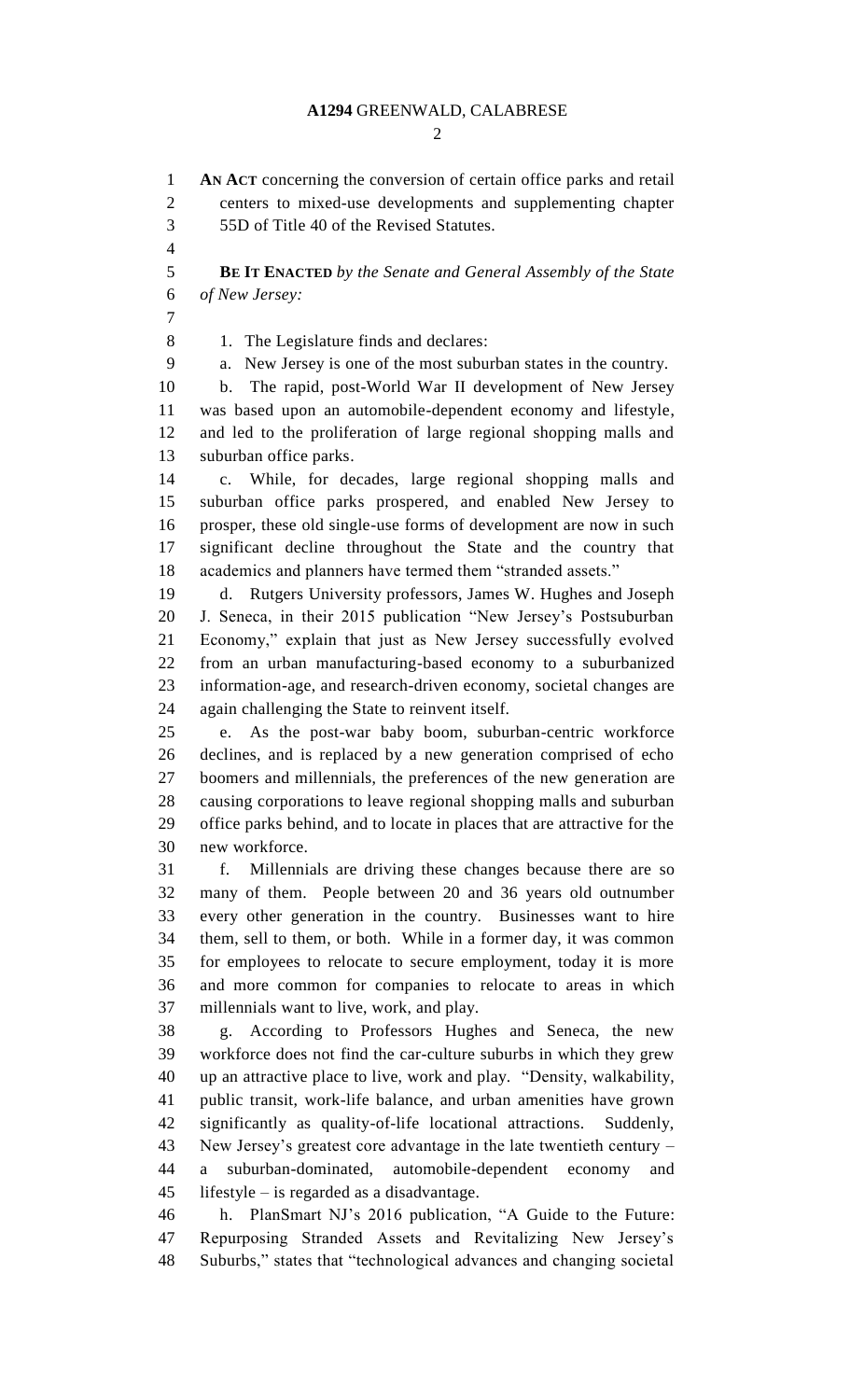demands have eroded the suburbs' attractiveness to residents and corporations leaving behind large isolated and underutilized buildings, or 'stranded assets,' which no longer act as economic engines."

 i. While the new workforce and employers alike want to locate in livable walkable mixed-use communities, in which employees can have a range of amenities within walking distance of work and home, it is possible and desirable to repurpose stranded office parks and shopping malls into mixed-use communities.

10 j. One significant impediment to repurposing stranded assets into mixed-use communities are outdated, rigid zoning regulations that often separate residential and commercial uses from each other. k. According to the PlanSmart NJ report, "[z]oning ordinances in suburban towns almost universally limit opportunities for mixed use walkable designs because of the Euclidean template where uses are rigorously separated. . . . In fact, single-use zoning ordinances often 'unintentionally stand in the way of providing developers, employers, and workers the types of modern spaces they desire,' therefore, 'inhibiting a community's economic competitiveness.'"

 l. In order to encourage developers to repurpose stranded assets, it is appropriate for the Legislature to temporarily preempt local use restrictions that stand in the way of attempts to redevelop stranded single-use regional shopping centers and office parks into vibrant, desirable, mixed-use communities.

2. a. As used in this section:

 "Eligible property" means an office park of at least 50,000 square feet or a retail center of at least 15,000 square feet, which office park or retail center has a vacancy rate of at least 40 percent.

 "Mixed-use development" means a development which includes both a non-residential development component and a residential development component.

 b. A mixed-use development shall be a permitted use and shall not require a use variance pursuant to subsection d. of section 57 of P.L.1975, c.291 (C.40:55D-70) if the mixed-use development is the subject of an application for development to convert an eligible property to a mixed-use development, the application for development is submitted for approval prior to the first day of the 25th month next following the effective date of this act, and the application for development complies with the following requirements:

 (1) the application proposes to develop at least two types of uses;

(2) the application proposes to either:

 (a) reuse the existing building or buildings without expanding the square footage of the building or buildings on the eligible property, or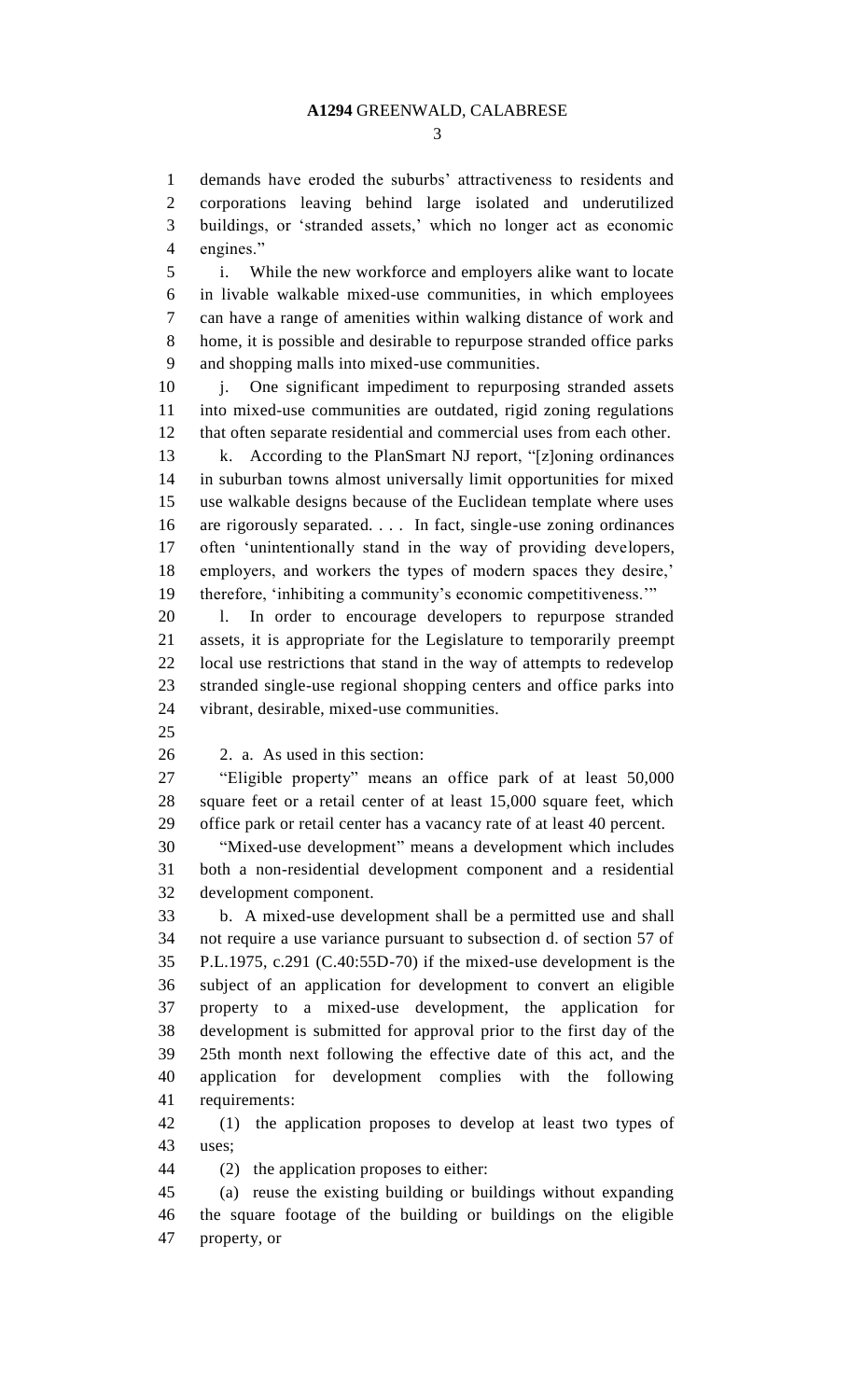(b) redevelop the eligible property without expanding the square footage of the building or buildings on the eligible property; and (3) if the application for development proposes new residential units, at least 20 percent of the residential units constructed for owner-occupancy and 15 percent of the residential units constructed for rental occupancy shall be reserved as low income housing, moderate income housing, or very low income housing, as those terms are defined in section 4 of P.L.1985, c.222 (C.52:27D-304). c. The planning board shall approve an application for development to convert an eligible property to a mixed-use development if the board determines that: (1) the application can be granted without causing substantial detriment to the public good and without substantially impairing the intent and purpose of the zone plan and zoning ordinance, and (2) the application complies with the other requirements of this section. d. The planning board may condition approval of an application for development to convert an eligible property to a mixed-use development upon complying with requirements for parking, water supply, sanitary sewer capacity, storm water management, bulk standards, and all reasonable site plan review, recreation, and design standards provided, however, that the height and setback limitations applicable to a converted mixed-use development shall be the greatest height and least restrictive setback limitations allowed within the zoning district under municipal ordinance or variance approved by the planning board. 3. This act shall take effect immediately. STATEMENT This bill would establish a limited preemption from local zoning regulations for applications to convert certain office parks and retail centers into mixed-use developments. Office parks and retail shopping centers located within suburban parts of the State have been termed "stranded assets" and that one of the problems inhibiting the reuse or redevelopment of these properties is zoning regulations which restrict their development to a single land use. This bill seeks to spark interest among property owners to develop these sites by establishing a two-year window of time within which a developer may submit an application to convert an eligible property into a mixed-use development without being constrained by outdated zoning ordinances. The bill defines "eligible property" as an office park of at least 50,000 square feet or a retail center of at least 15,000 square feet, which office park or retail center has a vacancy rate of at least 40 percent.